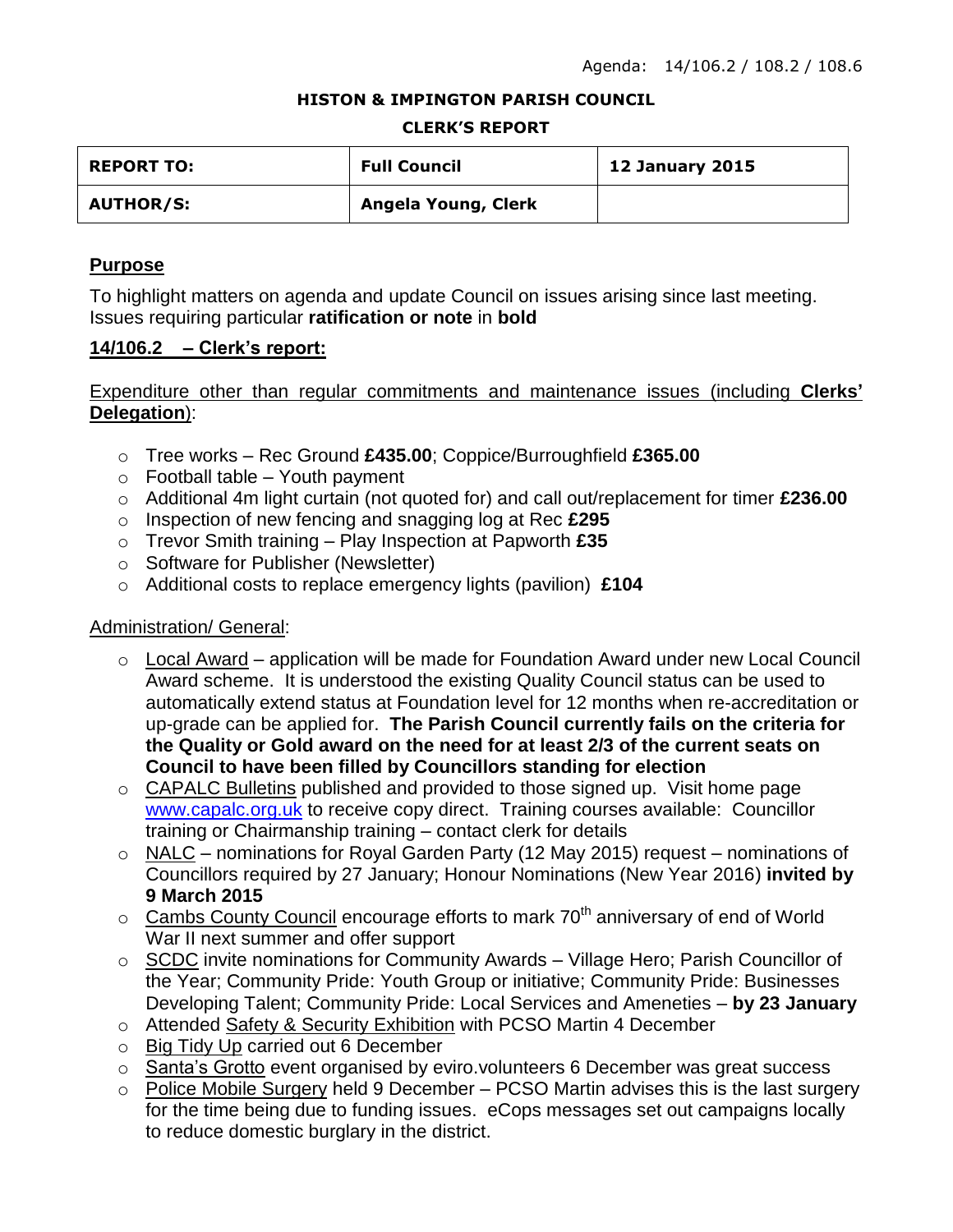Meetings / Training:

- o Meeting with Enterprise Car Hire and Cllr Jenkins 19 November to discuss issues raised by residents
- o Cllr Payne attended CAPALC AGM 20 November
- o Meeting with Whyatts Amusements and Histon Feast 21 November to clarify dates for fair visits in future years
- o Meeting with Rob Mungovan, Pat Matthews, Cllr Dunn and Cty Cllr Mason re proposed work at Brook
- o Internal induction for Cllr Hertoghe 9 December
- o Attended meeting at Balfour Beatty with Cty Cllrs Jenkins and Mason 15 December. **Agreement made for lighting on Green and necessary wayleave agreement**
- o Meeting with Architects, Cllr Davies and Rec Ground Manager re up-coming opportunities for projects 8 January
- o PCSO Tony Martin regularly visits office for community contact reasons
- o Trevor Smith attending play area inspection training 14 March at Papworth Everard
- o SCDC offer parish planning training sessions between Jan and March each Parish Council is invited to attend 2 sessions at IVC and Cottenham VC 1) planning policy and applications 2) monitoring, enforcement, heritage and trees. – **respond with attendees by 21 January.**

## Staff matters and holiday/TOIL dates:

- o AY now routinely takes Wednesday as day off. LM continues to take Fridays. Both are subject to change if diary/workload dictates
- o LMM and AJY 1 day leave Monday 9 February
- o **Please let Clerk know your holiday dates** as this aids arrangements in the Council diary.

Author: Angela Young January 2015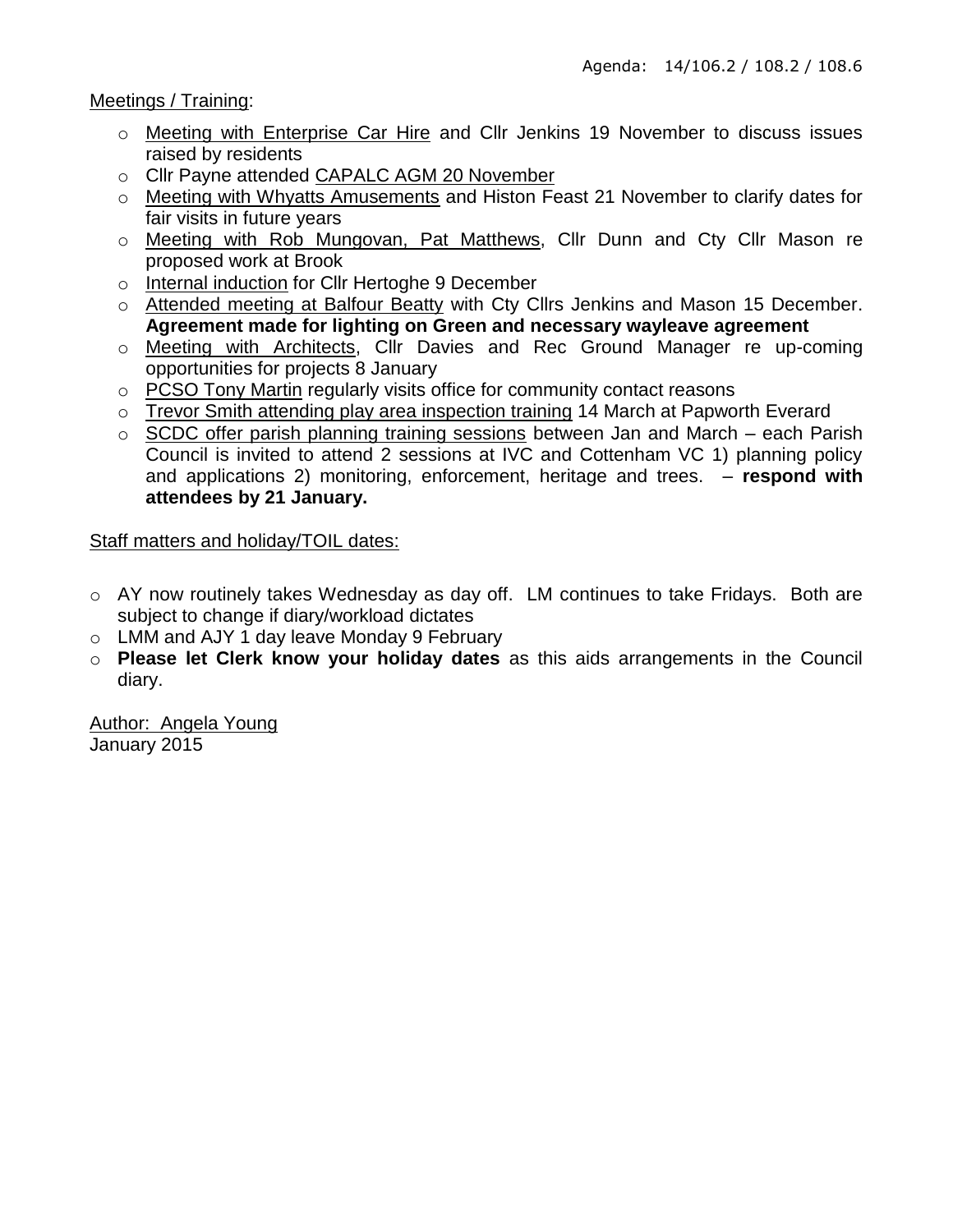#### **HISTON & IMPINGTON PARISH COUNCIL**

#### **FINANCE REPORT**

| <b>REPORT TO:</b> | <b>Full Council</b>                          | January 2015 |
|-------------------|----------------------------------------------|--------------|
| <b>AUTHOR/S:</b>  | <b>Lynda Marsh, Office</b><br><b>Manager</b> |              |

# **Purpose**

To list accounts paid by delegated approval, and payment of outstanding accounts.

o As reported to FLA Committee 15 December 2015:

|         | M8 Administration - wages, NI and Pension £9,756.96                                 | £9,756.96  |
|---------|-------------------------------------------------------------------------------------|------------|
|         | M8 Rec Groundsman expenses £25.53                                                   | £25.53     |
|         | Barclaycard (DDR) Youth Club resources £63.78                                       | £63.78     |
|         | London Fuel (DDR) unleaded fuel $£10.48 + \text{vat } £2.10$                        | £12.58     |
|         | PWLB (DDR) Freehold loan pmt 19 of 50 £2,719.69                                     | £2,719.69  |
|         | Roger Hovells office cleaning £30.00                                                | £30.00     |
|         | T J Training Ltd Youth - Babysitting first aid course £200.00 + vat £40.00          | £240.00    |
|         | Copy IT Solutions Ltd copier reading £41.11 + vat £8.22                             | £49.33     |
|         | <b>E-oN</b> feeder pillar (final bill, now with BGas) $\frac{23.77}{2}$ + vat £0.19 | £3.96      |
|         | Buchans Landscapes leaf clearance, removal basal growth £422.94 + vat £84.59        |            |
|         |                                                                                     | £507.33    |
|         | <b>Flora-tec</b> Christmas tree for Kings Meadow $£195.00 + \text{vat } £39.00$     | £234.00    |
|         | Colin Dunn hire of scarifier and operator £140.00                                   | £140.00    |
|         | SCDC refuse sacks £35.00                                                            | £35.00     |
|         | Broadgate Fencing fencing at rec (5% retention applied) £26,489.80 + vat £5,297.96  |            |
|         |                                                                                     | £31,787.76 |
| $\circ$ | Accounts paid by delegated approval - to note only Agenda No: 108.2                 |            |
|         | M9 Administration - wages, NI and Pension £10,530.66                                | £10,530.66 |
|         | M9 Rec Groundsman expenses £25.53                                                   | £25.53     |
|         | L M Dewar Cleaning Services pavilion (Nov) £311.79                                  | £311.79    |
|         | P A Collacott supply and fit 11 x emergency lights following annual inspection      |            |
|         | £588.48 + vat £117.70                                                               | £706.18    |
|         | Berrycroft Stores fertilisers £212.00 + vat £42.40                                  | £254.40    |
|         | Barclaycard (DDR) stamps £38.16                                                     | £38.16     |
|         | BT (DDR) phone and broadband £232.07 + vat £46.41                                   | £278.48    |
|         | Berrycroft Stores fertilisers £431.25 + vat £86.25                                  | £517.50    |
|         | London Fuel (DDR) unleaded fuel $£10.80 +$ vat £2.16                                | £12.96     |
|         | Siemens Fin Serv (DDR) copier rental £176.85 + vat £35.37                           | £212.22    |
|         | British Gas (DDR) gas account £862.03 + vat £172.79                                 | £1,034.82  |
|         |                                                                                     |            |
|         | Accounts for approval agenda 108.2                                                  |            |

| Open Spaces Society annual subs £45.00                                   | £45.00  |
|--------------------------------------------------------------------------|---------|
| Buchans Landscapes shrubs and leaf clear £346.05 + vat £69.21            | £415.26 |
| <b>Illife Print newsletter £414.00</b>                                   | £414.00 |
| <b>Cambridge Dutchbikes Ltd service Council cycle £29.58 + vat £5.92</b> | £35.50  |
| Roger Hovells office and bus shelter cleaning £82.50                     | £82.50  |